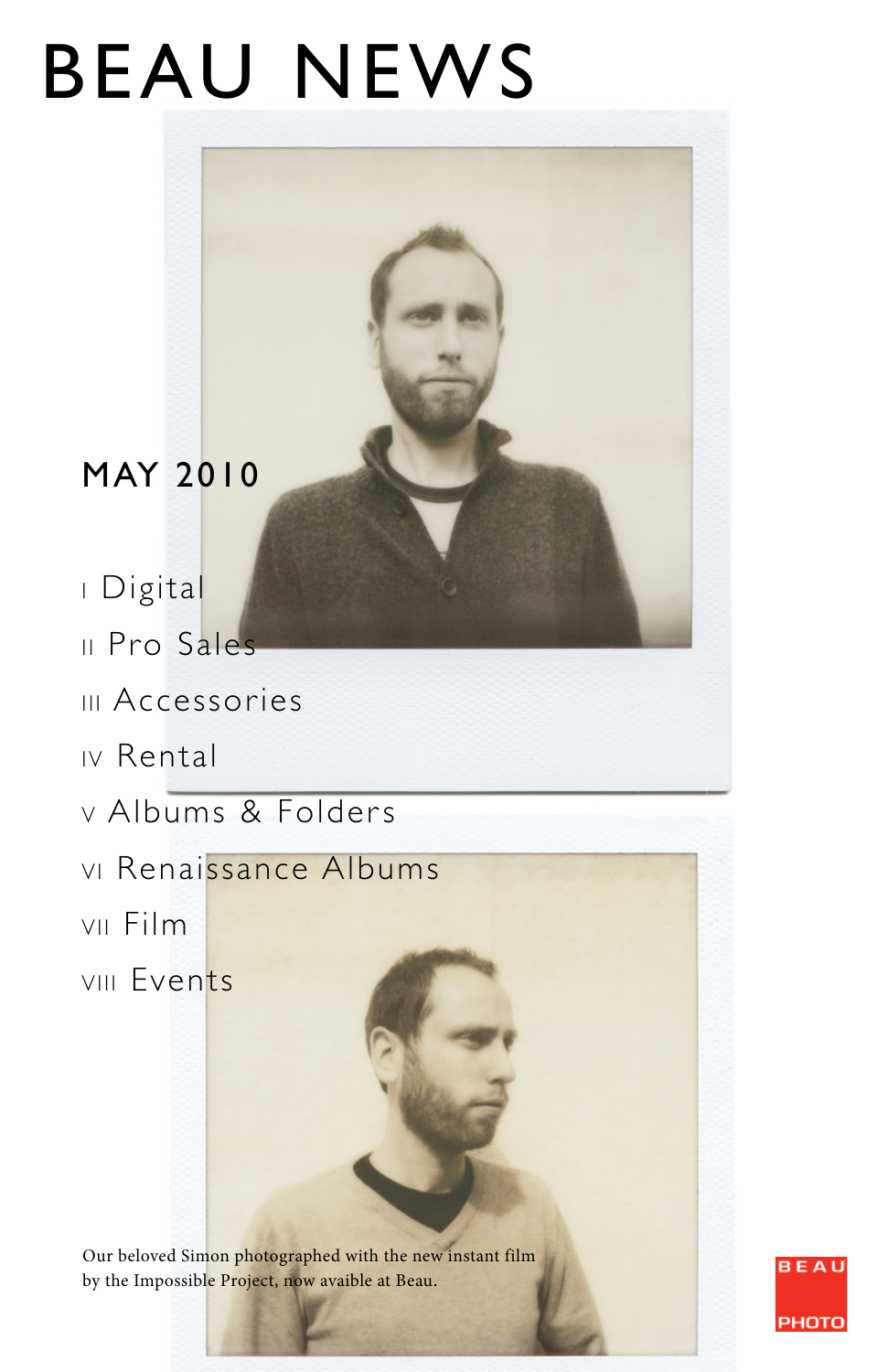# Pt. 1 DIGITAL

Mike M.

#### Hasselblad H4D-40 Promotion!

From now until June 30th, 2010, you can buy a Hasselblad H4D-40 medium format DSLR (without the standard 80mm lens) for \$17,995 and choose one additional HC or HCD lens for 30% off its MSRP. That translates into savings of over \$2000 if, for example, you decide to buy the HCD 35-90mm zoom! The normal price for the H4D-40 with an 80mm lens is \$19,995 and generally you cannot option out of the standard 80mm lens either. This promo gives you the opportunity not only to avoid the "boring" standard lens, but also get great savings on the lens of your choice as well!

As always, also check with us for availability of Hasselblad Certified Pre-Owned (CPO) products. The list of items varies from week to week, so let me know what you are looking for and I can contact Hasselblad USA with a specific request and they'll see if something is available. A CPO purchase is a great way to save thousands of dollars on previous generation of medium format Hasselblad models. CPO items are also still eligible for extended warranty upgrades at the same price as regular brand-new systems, so not only do you save \$\$\$, but with all that additional cash, you can beef up your warranty and still have lots left over for that extra lens or accessory when compared to the price of a brand new unit.

#### Canon Canada's Revamped CPS Program

 Get a whopping \$1000 instant rebate when you buy the flagship 1Ds Mark III and \$300 off the awesome new 1D Mark IV!

Recently Canon Canada announced a complete redesign of their CPS program. One goal behind this overhaul is to ensure that the real pro photographers (not just those guys with cameras and a website), the ones out there earning their living and feeding their families from their day-to-day photography work, get priority service when it comes to loaners, repairs and support from Canon's Professional Services department. To this end, as of July 1st, Canon Canada will no longer be accepting your existing CPS numbers. Everyone, and I do mean everyone, who wants to remain in the CPS program will have to reapply.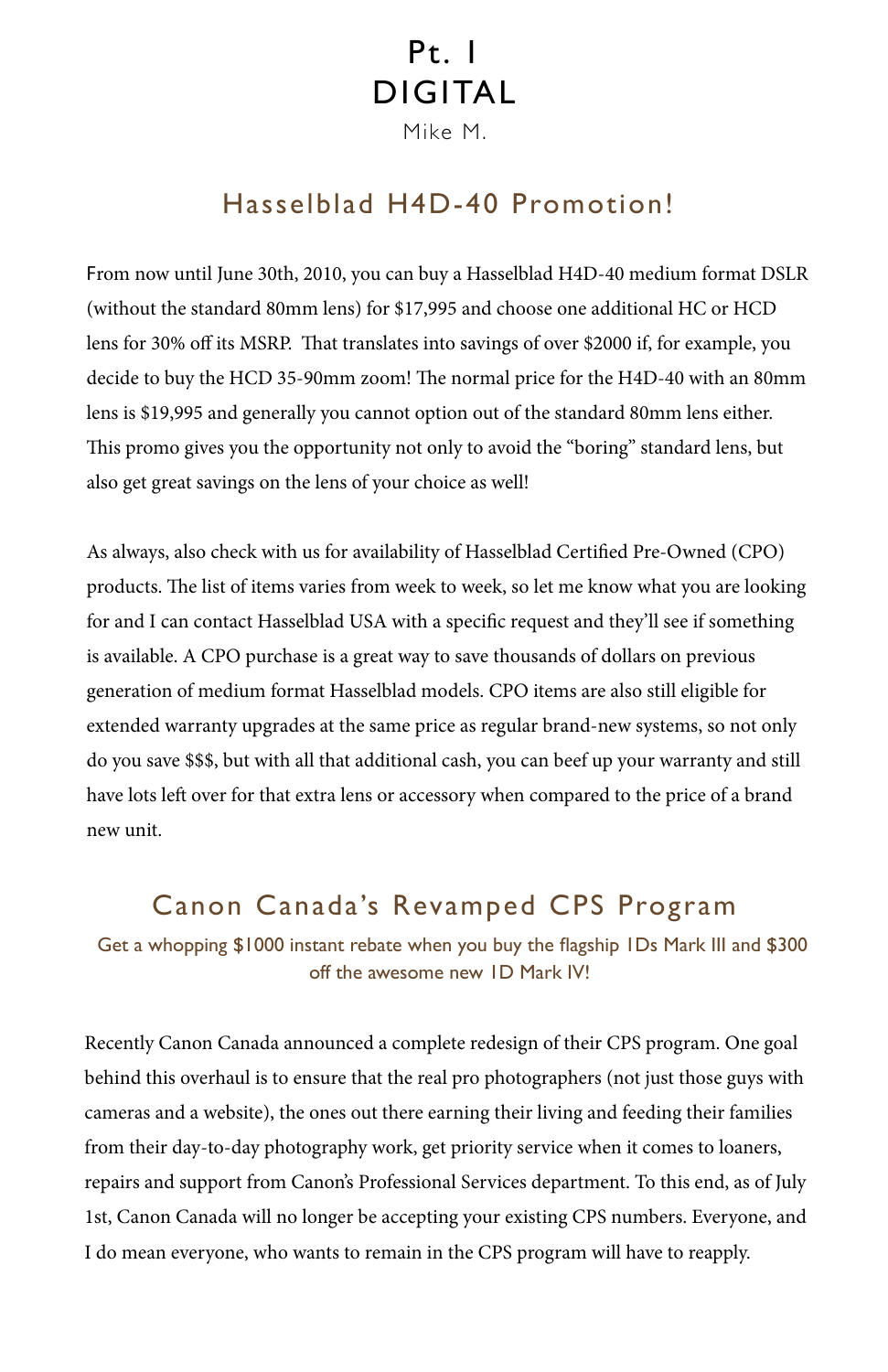Canon Canada was initially resisting going the route of Canon USA, where being a CPS member also required paying a yearly fee, but now after some time has passed since the US program revamping, Canada has followed suit. There is a "Gold" program which offers certain benefits and discounts, and is \$100 per year. There is also a Platinum program with additional benefits and discounts for \$250 per year. I won't bother listing off all the details, so I will just provide a link to Canon's website, where you can click on the "Program Details" link to read about the specifics of the new program: <http://canon.ca/inetCA/categoryHome?msegid=5&catid=4345>

One question that is not answered on the website is whether or not pros will still get their CPS discounted pricing on pro bodies, 'L' lenses and flash units. Well apparently yes, despite the fact that the US does not have any discounted pricing for CPS members, it appears that Canada will be retaining that benefit. Also, apparently you will be eligible for CPS purchase pricing on both the Gold and Platinum memberships. Since you do not have to be a pro, this opens up CPS pricing to anyone willing to spend the \$100 to become a member!

I expect turnaround time might initially be slow, especially for the pros wanting to apply for the Platinum membership (which requires them to be a pro), considering the flood of re-applications from former CPS members that is likely already occurring. If you don't want your membership to lapse on July 1st, I suggest you go to Canon's website and apply!

If you have any questions about the new CPS program, even after reading Canon's site, feel free to give me a call and I will try my best to de-mystify the details. Keep in mind that the program is so new, I may not know the answer to everything yet!

#### Digital SLR Rebates from Canon!

Wanting that brand new DSLR for your upcoming summer vacation? Wait no more, the deals are springing up with the season! Canon has rebates in effect on the EOS-50D (\$100 instant rebate) as well as most of the Rebel series, including the XS, XSi and T1i, which get anywhere from a \$20 to \$50 rebate at the till!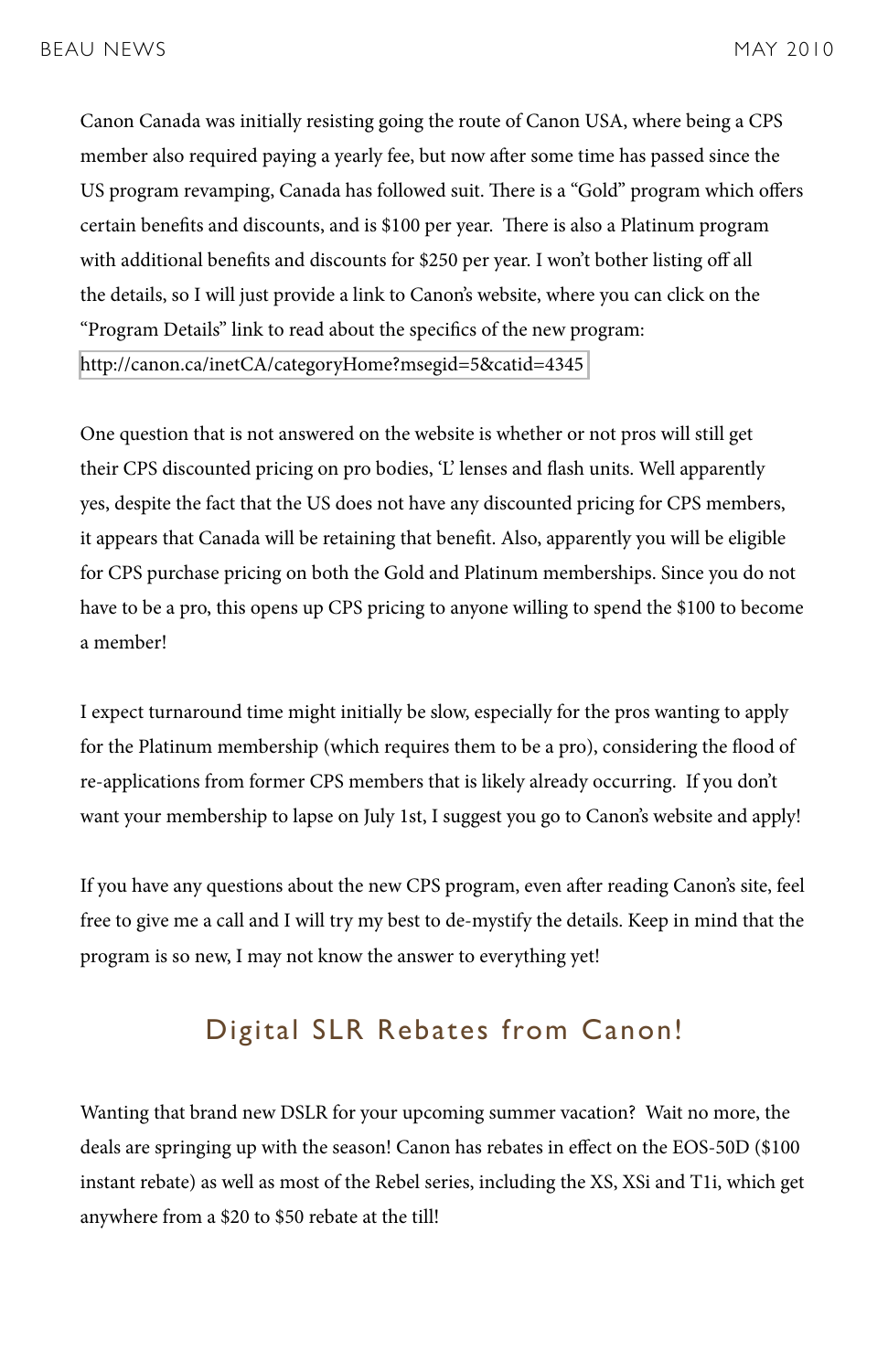#### NIK Software - on SALE!

Get trade-show special pricing on Nik's amazing suite of Photoshop plugins. Everything from B&W conversions, grain, cross-process effects, local contrast enhancement and sharpening, Nik's plugins offer an amazing variety of special effects that would take a lot of time to do manually in Photoshop. Not to mention they render with very high quality. Call for pricing details!

| Dfine $v2.0$           | Reg. \$99.95  | Sale \$79         |
|------------------------|---------------|-------------------|
| Color Efex v3.0        | Reg. \$299.95 | <b>Sale \$229</b> |
| <b>Viveza</b>          | Reg. \$149.95 | <b>Sale \$119</b> |
| <b>Silver Efex Pro</b> | Reg. \$199.95 | <b>Sale \$159</b> |

## Pt. II PRO SALES

#### Ken S.

#### Pocket Wizard Sale & Updates

Cash in on great deal on Pocket Wizards

| <b>Pocket Wizard Plus II Transceiver</b>   | Reg. \$198.95 | Sale \$175.49 |
|--------------------------------------------|---------------|---------------|
| Pocket Wizard Mini TT1 for Canon           | Reg. \$205.95 | Sale \$184.49 |
| <b>Pocket Wizard Flex TT5 for Canon</b>    | Reg. \$234.95 | Sale \$210.49 |
| Pocket Wizard Multi Max Transceiver        | Reg. \$356.95 | Sale \$308.49 |
| Pocket Wizard Multi Max Transceiver (Pair) | Reg. \$913.95 | Sale \$799.49 |
| with unique codes from the Olympics.       |               |               |
| Limited quantities!                        |               |               |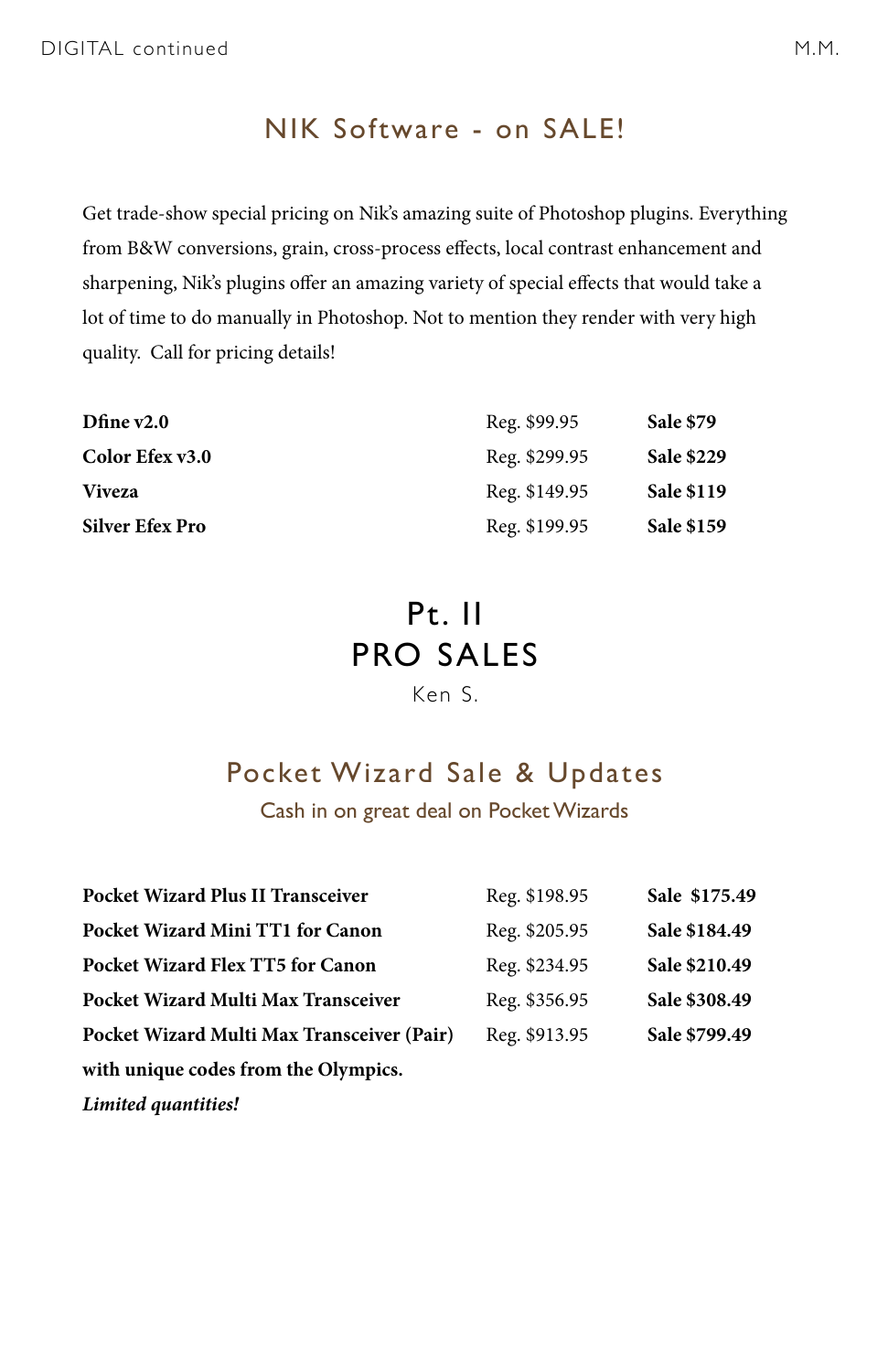I have been getting a lot of inquiries about Pocket Wizard products and developments so I thought I would share what I know to date. I also want to organize two, half day workshops on the new Pocket Wizard TT1 and TT5. Please let me know if you want to be kept informed about this at prosales@beauphoto.com (\* all prices stated are in the US and are subject to change)

#### **Nikon MiniTT1 and FlexTT5**

As some of you have seen, PW has begun internal testing of the first Nikon prototypes. This work continues and will lead to broader testing in the coming weeks. Initial testing was done using the D3 but now they have begun compatibility work on other Nikon cameras. The beta process will begin on a limited range of camera models. The question of when they will go into production will be determined by how the testing process proceeds.

#### **AC3 ZoneController**

The testing process is under way and going well. There have been a few bugs to fix and retest; that is under way now. PW is hoping for product to arrive in stores in late May. The expected suggested retail price in the US market is \$69.95. This will allow you to create various zones and as I understand to control the output of the flash as well. Very cool but when will they ship? The Canadian distributer for PW still has not received pricing or ETA as yet.

#### **AC5 RF Soft Shield**

Retail units of the AC5 will be available in April at a suggested retail price of \$15.00, which is roughly the cost to manufacture. If you have purchased the model FlexTT5 in Canada, and have not received an AC5 in the FlexTT5 box or via a promotion, you may still do by emailing service@daymen.com

#### **AC7 RF Hard Shield**

One of the slowest products in history, we know. There have been molding issues with the shield that have held this up. Beta users like the optimal umbrella positioning and ease of mounting. Range performance has met or exceeded expectations. Overall size has been an issue for some. Delivery should be May and the suggested retail price in the US will be \$29.95.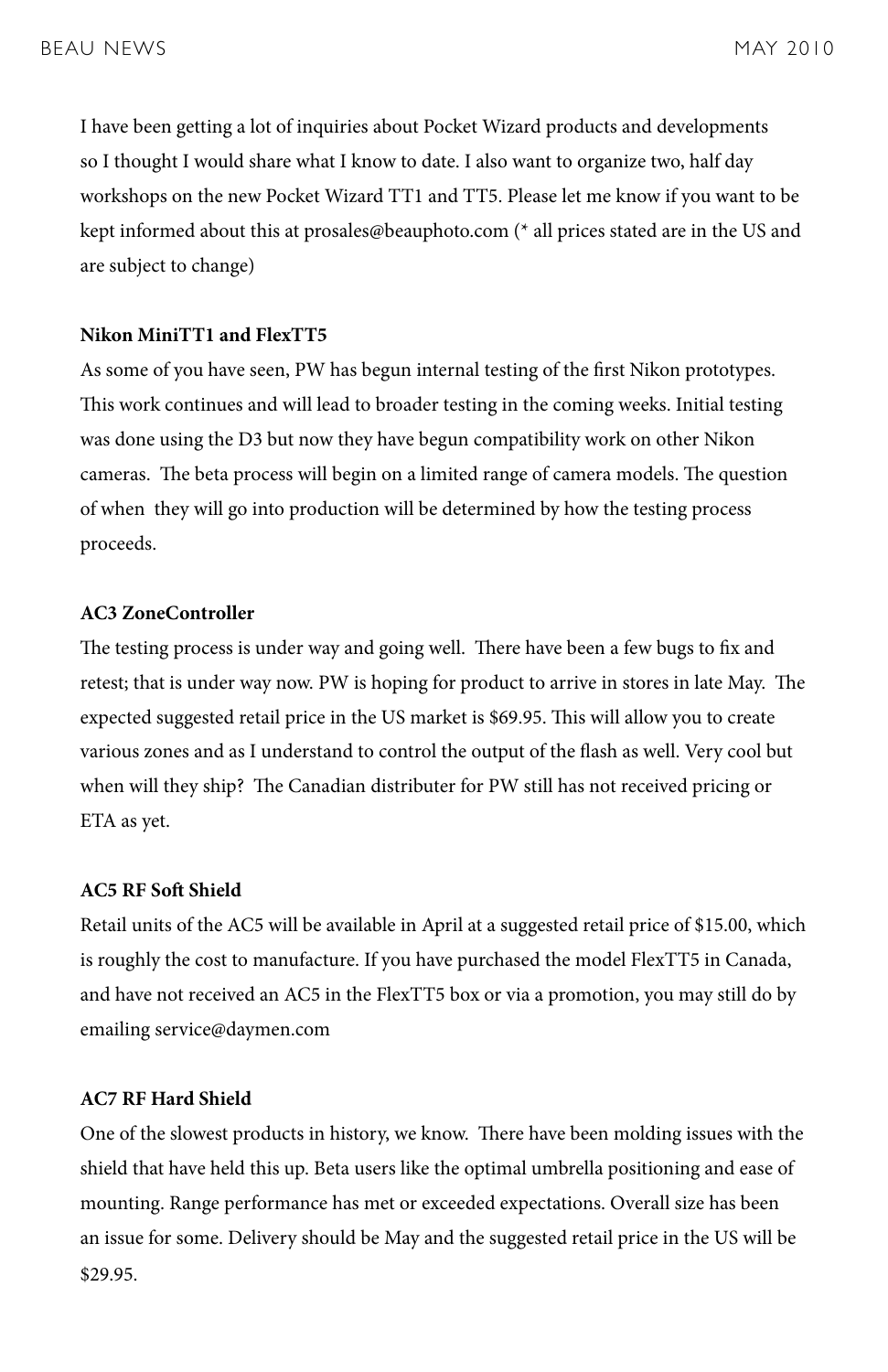#### Phase One at Beau Photo



Thanks for all the people that came out to the Phase One / Hartblei Camera events in April both at Beau Photo and Sugar Studios. The fashion shoot was a fun event. Phil Jarmain did a great job and I would like to thank all the staff at Sugar Studios that helped out. I want to thank Walter from B3K and Wayne from PhaseOne for coming out for the week. I think this was the best PhaseOne event Beau has hosted yet. We will have to organize more events like this in the future. This is another reason to get our email newsletter to be informed of upcoming events.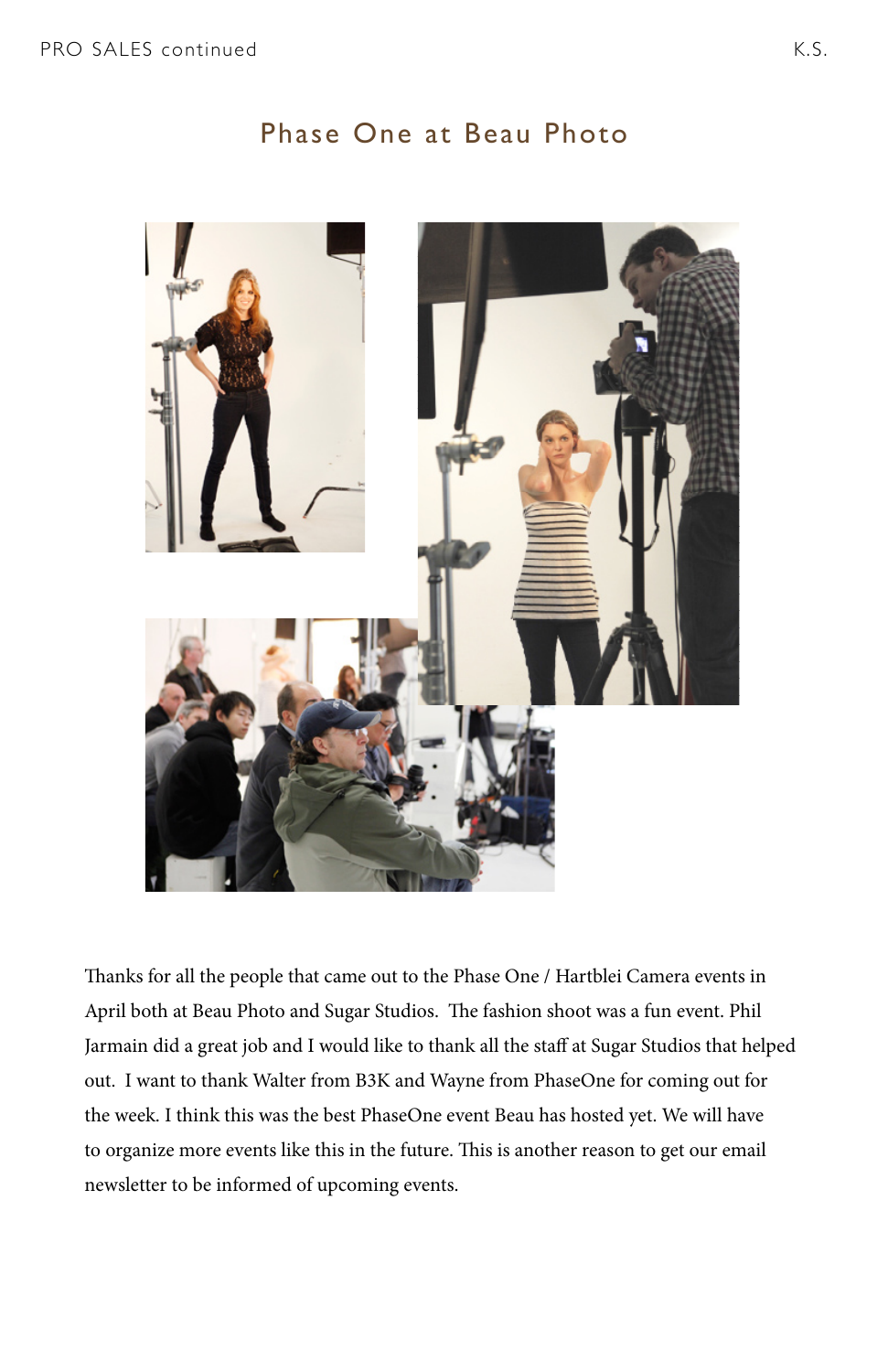#### Novoflex

For those who did not see the Nova flex products used on the Harlblei camera, we will have them on display for a couple more weeks. This is a great opportunity to see and try these precision ball heads and Micro focusing rails. Don't delay as I will have to send them back by the 15th of May.



Pt. III RENTAL Kathy K.

A few new lenses have arrived in rentals this past month. First we have the **Nikon 24mm 1.4G ED** lens - a super fast, sharp, fun little lens with so many possibilities. Great in low light with the 1.4 f-stop and lightweight easy to hand-held design, and nice and wide for making small Vancouver condos (or whatever other small space you might be in) look huge. It is good but a bit expensive, which makes it an ideal lens to rent rather than buy; it will rent for \$40/day. Also just in is the new **Canon 70-200 2.8L IS II**, though we've only received one so far. It has had glowing reviews from everyone who has used it. If you call to book either the new **Canon 70-200 2.8** or the new **Nikon 70-200 2.8**, please specify which version you would like or you may end up with the older one. We now have two Canon 24mm T.S. 3.5L II lenses in rentals! It has been so popular that it is always booked so having another one will hopefully mean one will be in when you need it. Stay tuned for the arrival of the 45mm 2.8, it is on order and should be arriving any day.

If you missed out on the last long weekend great rental deal, there is another long weekend coming. May 24 is Victoria day in BC and we will be closed. Pick up your rentals on Friday and return Tuesday for only a one day rental.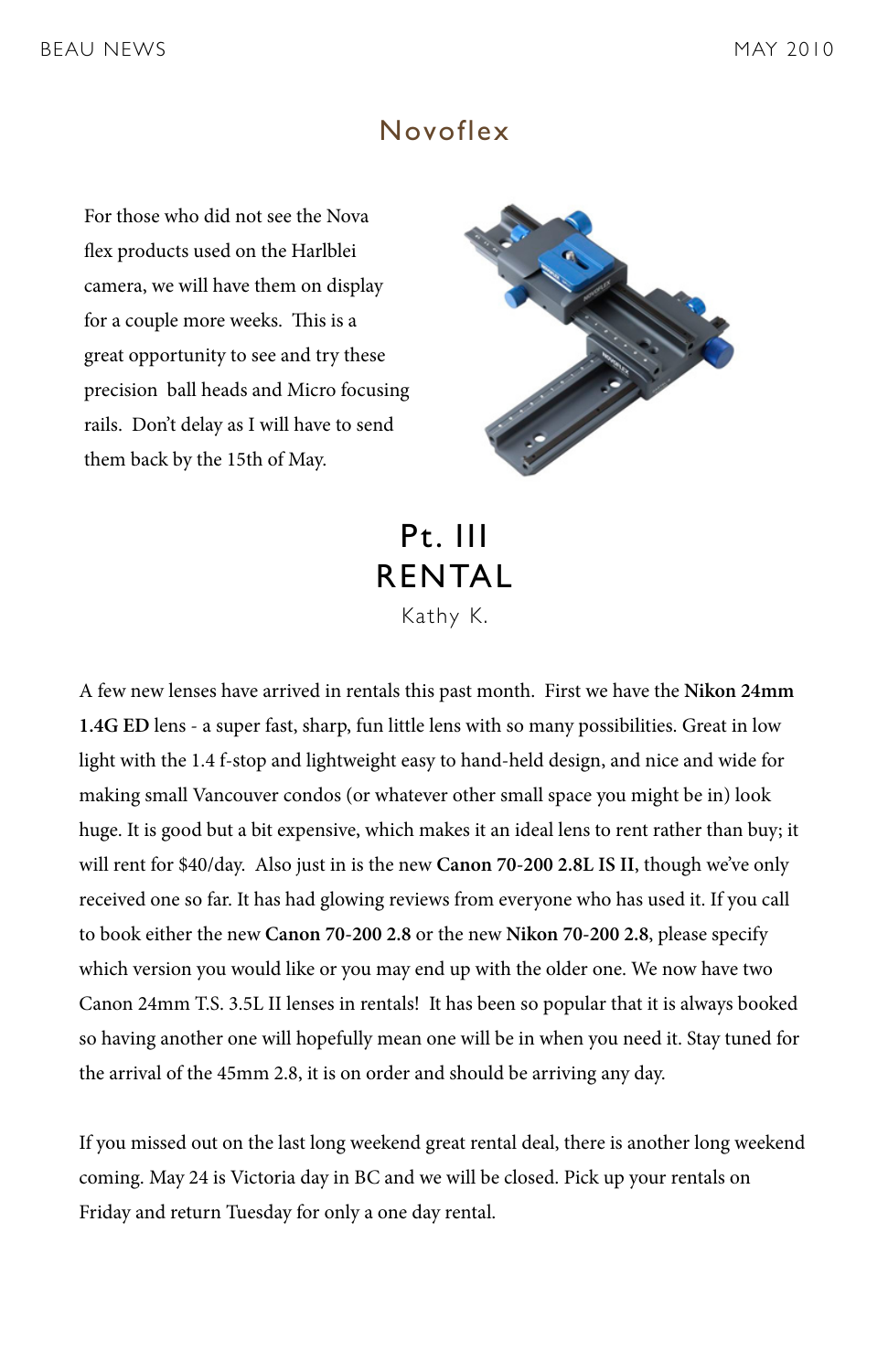# Pt. IV ACCESSORIES

Jason K.

## Itoya Easel Does It Art Profolio



Itoya is known for its unique ability to provide quality artistic presentation products, and they offer a refined desktop product to help present your masterful works of art; the Easel Does It Art Profolio.The Itoya Easel Does It Art Profolio is uniquely designed with an integrated easel stand which eliminates the need to be hand held or laid flat. The easel part also folds away for convenient storage or standard use. It is

accented with a silver button and elastic strap. Their covers are made of durable black polypropylene, and each page is pre-inserted with black acid-free mounting paper. The Portfolio includes 20 Pocket Pages. (40 Views). All portfolios come with durable black poly covers and each page is pre-inserted with black acid-free mounting paper. The following sizes are available at Beau photo:

| 8.5"x11" | \$15.95 |
|----------|---------|
| 11"x14"  | \$27.95 |

## Crumpler School Hymn Sale!

 We have a limited number of the oh so cool Crumpler School Hymn laptop cases on sale here at Beau Photo! These sturdy, padded, semi-rigid, zip-up, work in/work out, protective laptop computer clamshell clutch cases are tailor made for 13", 15" & 17" MacBooks and Macbook Pros, although thinner PC laptops will also fit. Available in Blue, Red & Black.

| 13" School Hymn | \$28.95 |
|-----------------|---------|
| 15" School Hymn | \$31.95 |
| 17" School Hymn | \$24.95 |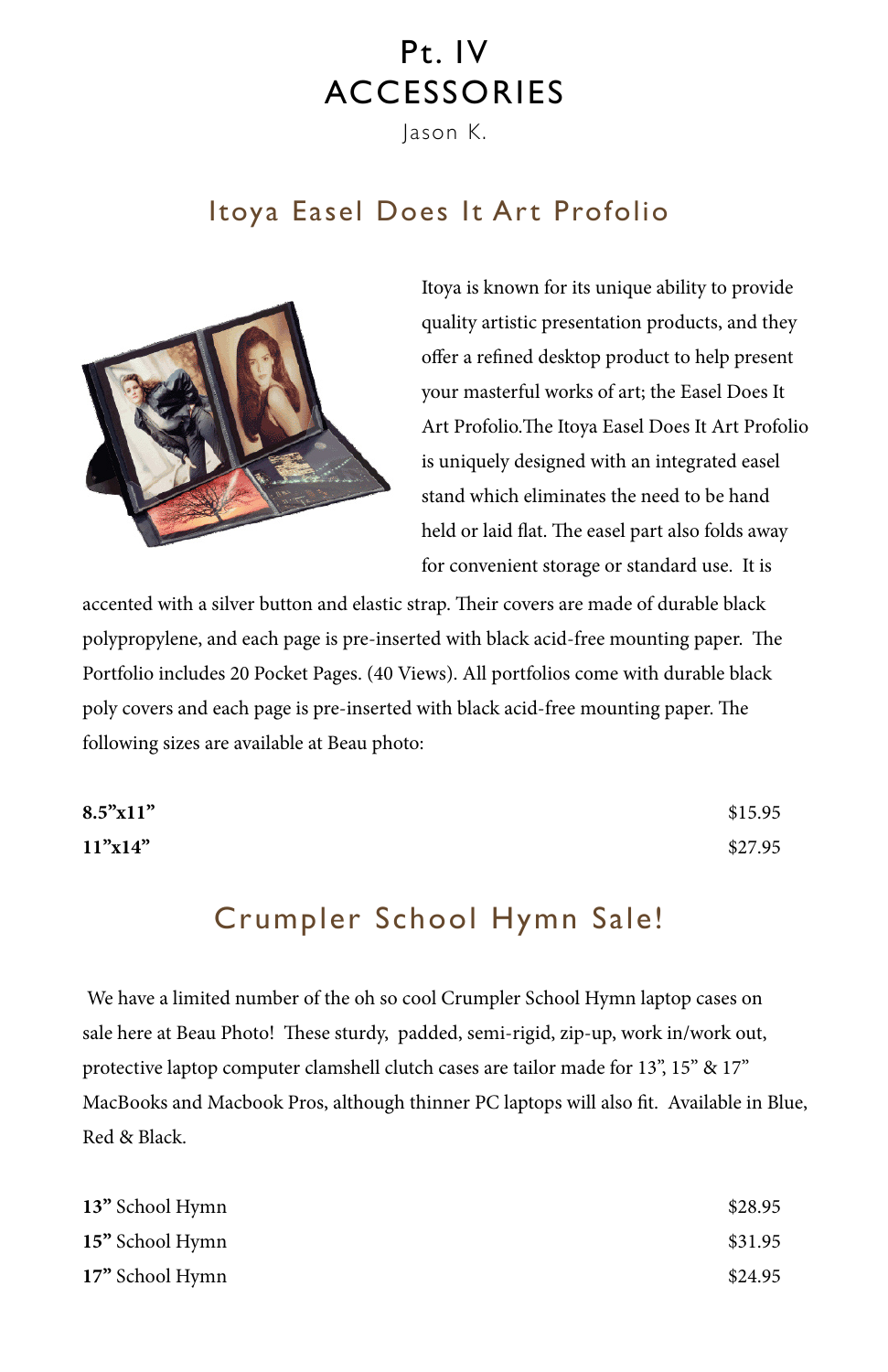# Pt. V ALBUMS & FOLDERS

Barb B.

TAP's website has now been updated to their 2010 catalogue. I've ordered a supply of the new brochures, and expect to have them fairly soon. Please look over their new offerings, and let me know what interests you? If you'd like samples of any of their new presentation items, please let me know, and I'll see what I can do about getting them for you.

FYI: They've changed the 'search' method.. there's a box to type in the item you're searching for (i.e. Panel mount or slip-in album). It should then display everything in that particular style of item.

As mentioned in last month's newsletter, TAP have discontinued a number of the lesspopular items, added some new album and folder styles and new styles and colours in their box and tissue lines. If you notice that your perennial favourites are no longer listed (but you're still hoping to buy them), please let me know? I'll see if stock is still available at the warehouse. It might even be discounted!

We still have a few of the discontinued proof books and 4x5 Fanfare albums (white with acetate pages and reversible ivory mats) on hand at deeply discounted prices. If you're looking for a bargain for Parent, Grandparent or Bridesmaid souvenirs, the Fanfare might just be the ticket! If you haven't requested your 2010 catalogue set, you'll be pleased to know that many prices have actually dropped this year due to the strength of the Canadian dollar. (go, LOON!) You can contact me at barb@beauphoto.com

This is the time of year when the factories start to get overwhelmed with orders, so we'll need to allow a bit more time for our goods to arrive. Sometimes it's a production issue, sometimes it's a queue for imprinting services (usually 2-3 weeks); if you've got specific deadlines, let us know what they are and we'll do our best to get your goods to you on time. If you're concerned about timing, don't hesitate to contact me. I'll be happy to contact the factory to confirm availability.

Enjoy the May flowers.. and bring on the June Brides!!!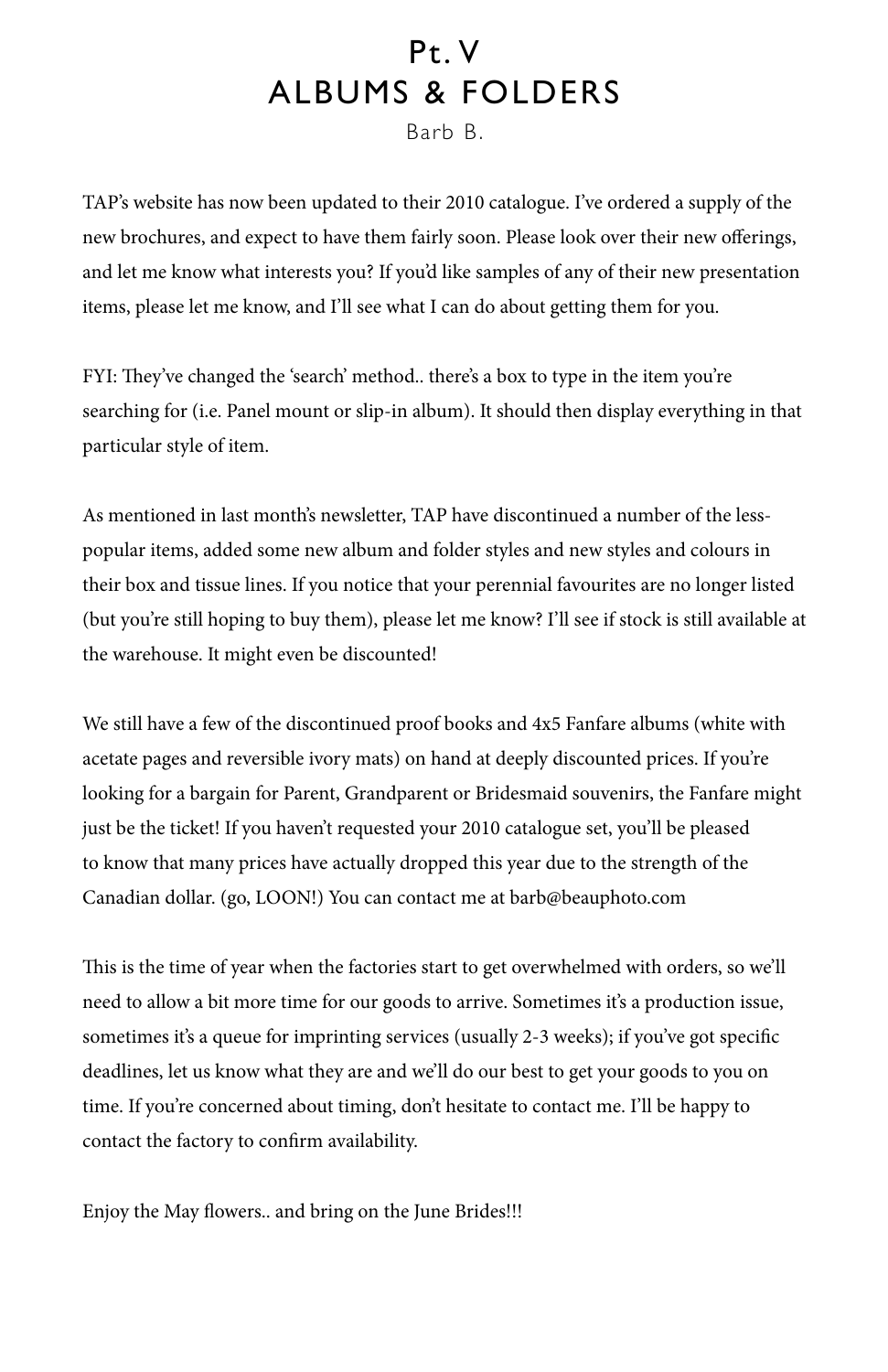## Pt. VI RENAISSANCE ALBUMS

Simon B.

## Exciting News!!!!!!!!

Beau Photo will receive four new demo custom books to show clients, please visit us in store as I am sure the new albums will inspire you when designing.

## Reminders regarding PO Numbers

Just a reminder to contact me before placing each order for custom albums. Please e-mail me for a PO# along with your album details as it helps me to keep track of your album during production.

## Reminders when ordering Stock Orders

Due to the increase in demand for special order items, please email me with your stock order with the item code and quantity. Once the order is processed the estimated arrival time is 3 – 6 weeks. This is for all special order items only!

There have been a few clients double ordering when awaiting special orders. This is easily done if you forget you have already ordered, or forget to quote your order number when following up, which could generate a duplicate order. Please try to remember this during the 4-6 weeks order period.

#### Questions and answers

If you have any question you can always contact us on our toll free number available for our out-of-town Renaissance clients. If you have questions about our Renaissance album line, or require support for the SoHo Styler Design Software, please give us a call at 1-800- 994-2328. Please do not hesitate to email me at anytime.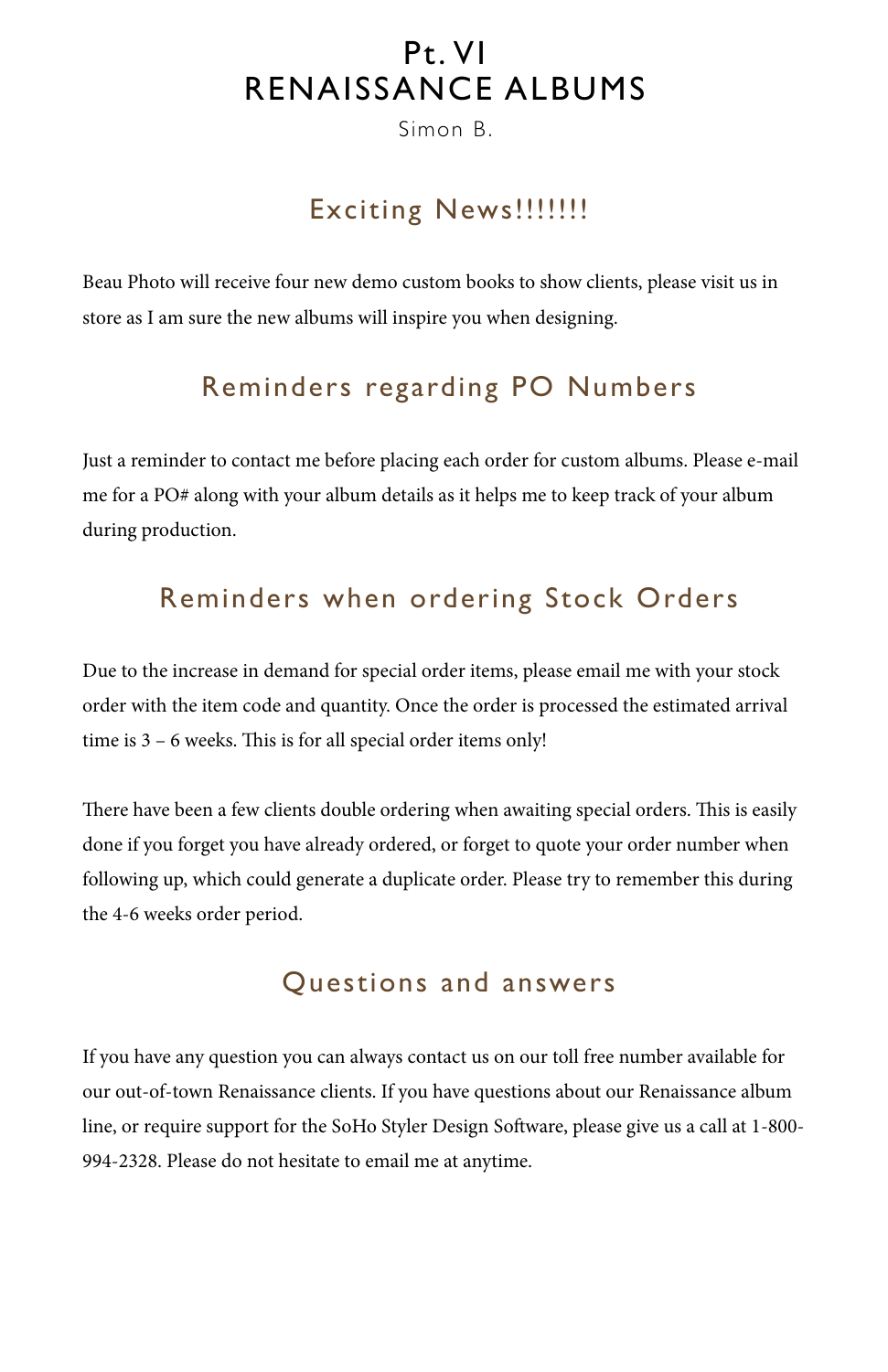## Pt. VII FILM Dennis H.

## New Instant Film by The Impossible Project!



photographs by impossible testlab



Beau Photo is excited to have in store the much anticipated new instant film by The Impossible Project in Austria! This first flush monochrome film is available in 100 and 600 formats for use in the Polaroid SX-70 and 600 cameras. The PX 100 & 600 films render an astonishing pastel Sepia tone, combined with a highly sensitive overall exposure performance and sensitivity to processing temperature, to produce fresh characteristics and results. For those who are keen to try out the new films we would recommend folllowing the specific instructions provided by the Impossible team. Our staff here at the store have shot with both films, and find that it is best to keep the film from light as it discharges from the camera, and avoid physical contact with the surface of the film as it is being processed. The resulting images are pleasing dispite the occassional unexpected outcomes. We look forward to the color film from the Impossible team which is expected as soon as this summer and for now we are happy to have the first flush film. Come and check it out!

#### **PX 100/ PX 600** \$27.67